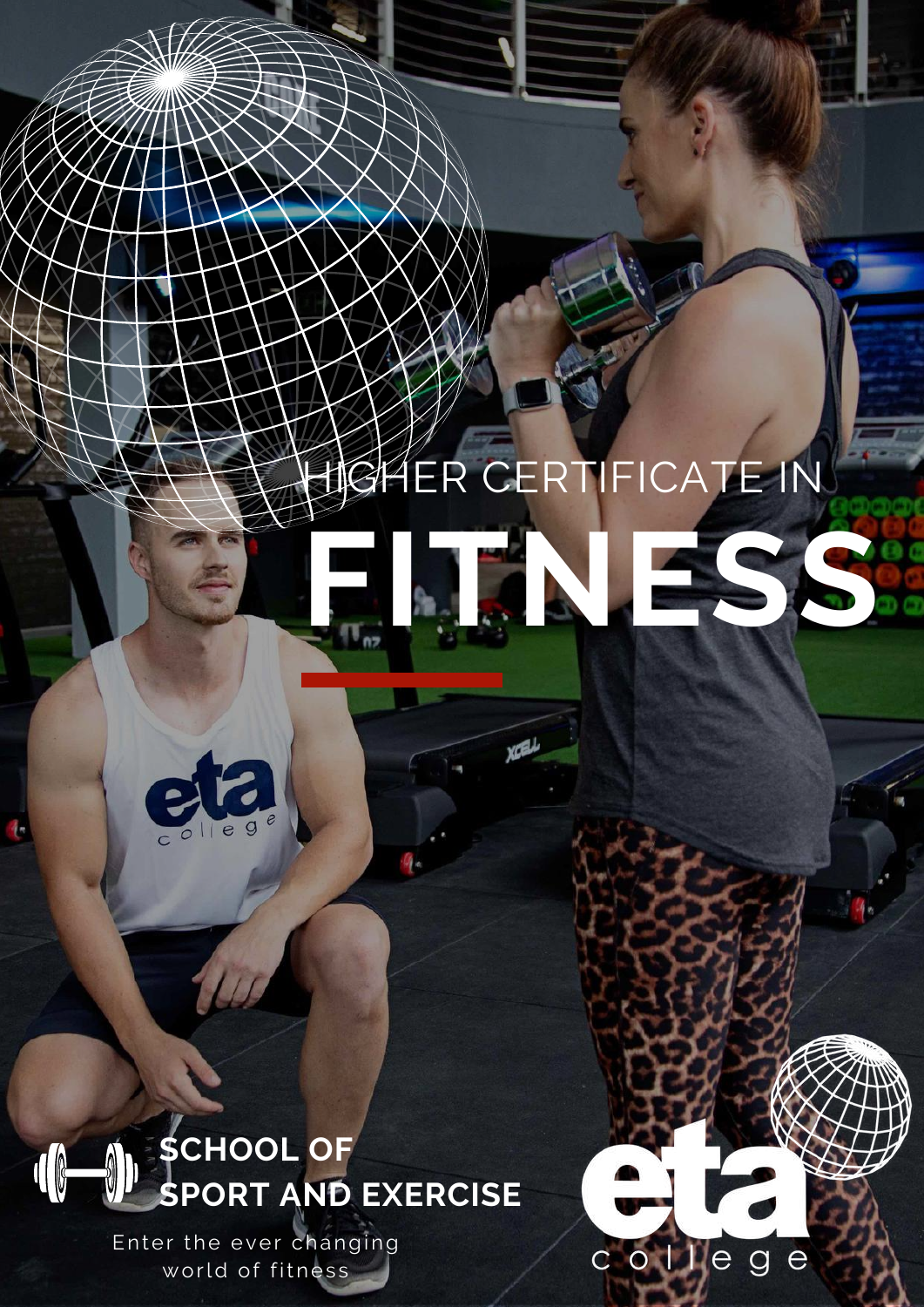#### **ABOUT THIS PROGRAMME 137 Credits, NQF Level 5 SAQA ID:** 97693

This one year programme combines theoretical knowledge and practical application to pursue a career in the exercise, fitness and the wellness industry. More than ever, people are prioritizing lifestyle, health, self-care and well-being.

This learning journey will enable you to apply principles of exercises science, including screening procedures and fitness testing, to design appropriate and individualised training programmes for health, fitness and wellness. You will be exposed to various training methods of exercise to promote health and to improve fitness. To ensure healthy lives and well-being, we all have to take action. You will expand your knowledge on health promotion and how to communicate professionally. Furthermore, you will become a role-model and leader for many, because of your ability to implement activities and training online and physically. We will equip you with the skills to start you own successful business.

So take action and join this learning journey, it is your first step to lifelong learning!



1 year



Assessment is both theory and practical.



Our learning environment is technology driven so you will need to bring a laptop to class.



### [REGISTER](https://www.etacollege.com/admissions/online-applications/) NOW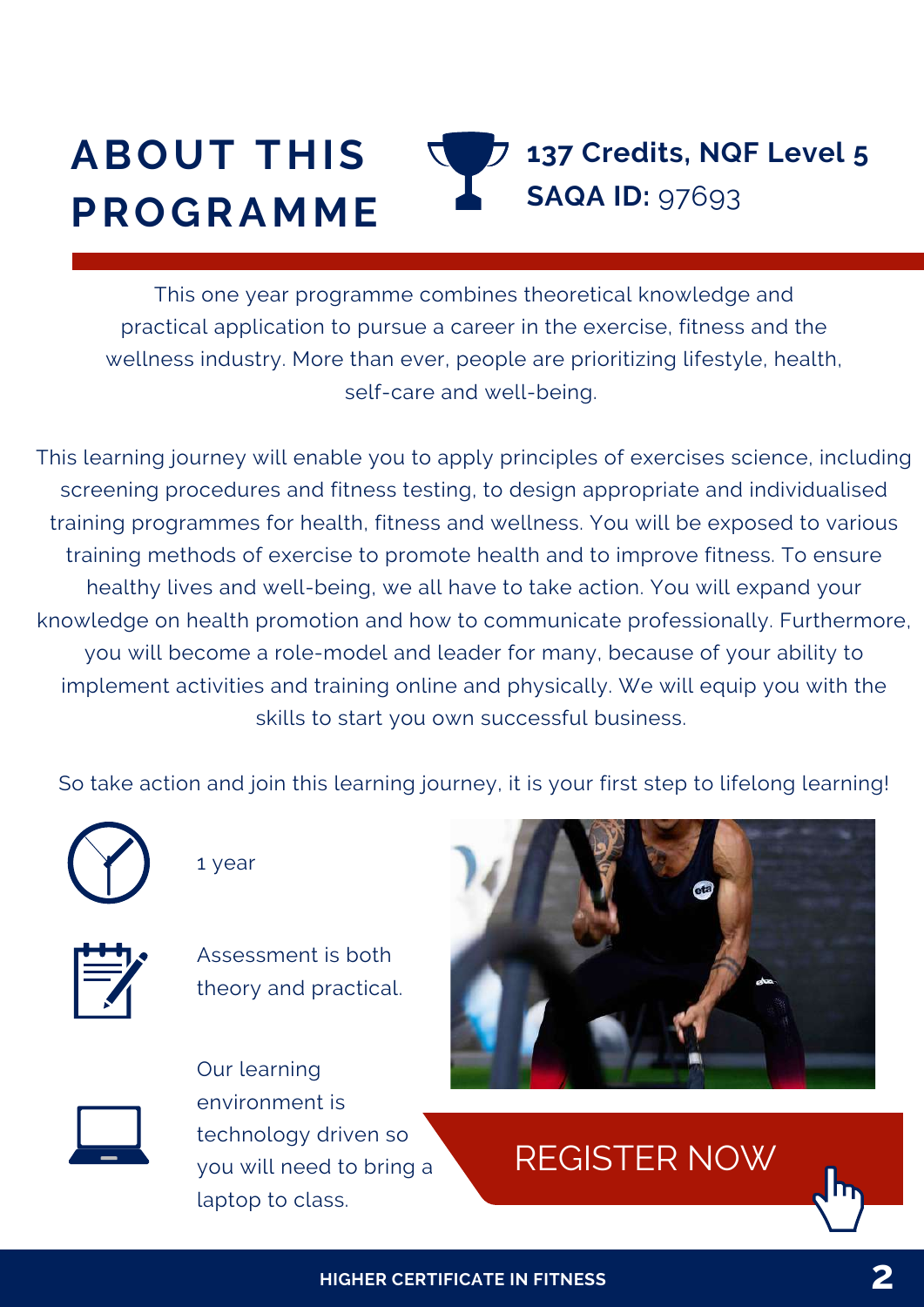### **TECHNICAL REQUIREMENTS**





Students must have their own device, especially a laptop. If you do not have your own laptop or PC, these are available for students when on campus.

#### **WORD OF CAUTION:**

The learning activities and content of our programmes require that the primary device that you will use should be a desktop computer and/or a laptop computer. Although you may find it beneficial to use a mobile device like a smartphone or a tablet when you are "on the move" to quickly access your programme, mobile devices are not considered sufficient to meet the technical requirement of our [programmes.](https://www.etacollege.com/culture/student-resources/) There are computers available at each campus to assist you on your eta journey.



Own data is essential if students work off-campus. Wifi is free on campus and can be accessed before, during and after classes



**eta** provides study spaces with devices and wifi **eta** likes to work on a no-homework policy so students can complete their studies on campus



Access to all learning resources, library books and journals are included in **eta** tuition fees

### **PLEASE REFER TO OUR LEARNER MANAGEMENT GUIDE TO READ MORE DETAILS**

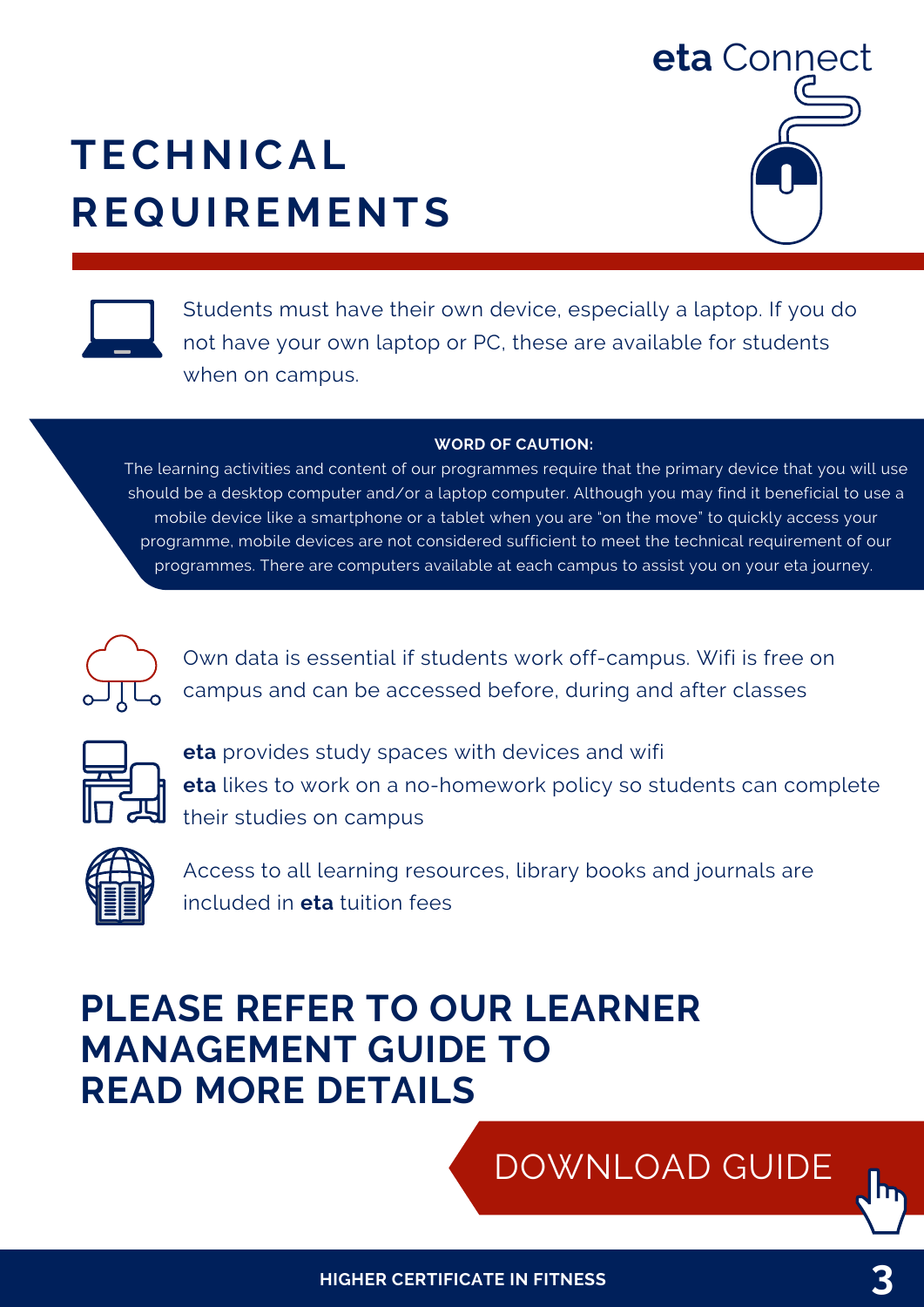# **ADMISSION REQUIREMENTS**



#### **Admission to NQF Level 5 Higher Certificate**

The minimum requirement for admission to Higher Certificate programmes is either:

- A National Senior Certificate (NSC) with Higher Certificate admission and compliance with the language requirements for **eta**. The NSC pass required is an elementary achievement (rating code 2/F) with an overall score of 30-39% and a minimum pass of 30% in English.
- A National Certificate Vocational (NCV) and compliance with the language requirements for eta.

An alternative matriculation exam e.g. Independent Examination Board (IEB) which is the body representing private schools and compliance with the language requirements for **eta**.

A Further Education and Training Certificate (NQF 4) in a cognate field e.g. fitness, coaching or sport administration. Under certain conditions, level 4 Occupational Certificates in a cognate field may be considered for admission plus relevant work experience (see RPL policy).

### **PROGRAMME ACCREDITATION**

Exercise Teachers Academy PTY Limited (trading as eta College) is registered as a private higher education institution in terms of Section 54 (1) (c) of the Higher Education Act, 1997 (Act No. 101), and Regulation 16 (4) (a) of the Regulations for Registration of Private Higher Education Institutions, 2002.

This NQF level 5 Learning programme is accredited by the Council on Higher Education (CHE). The qualification it achieves is registered on the Higher Education Qualifications Sub Framework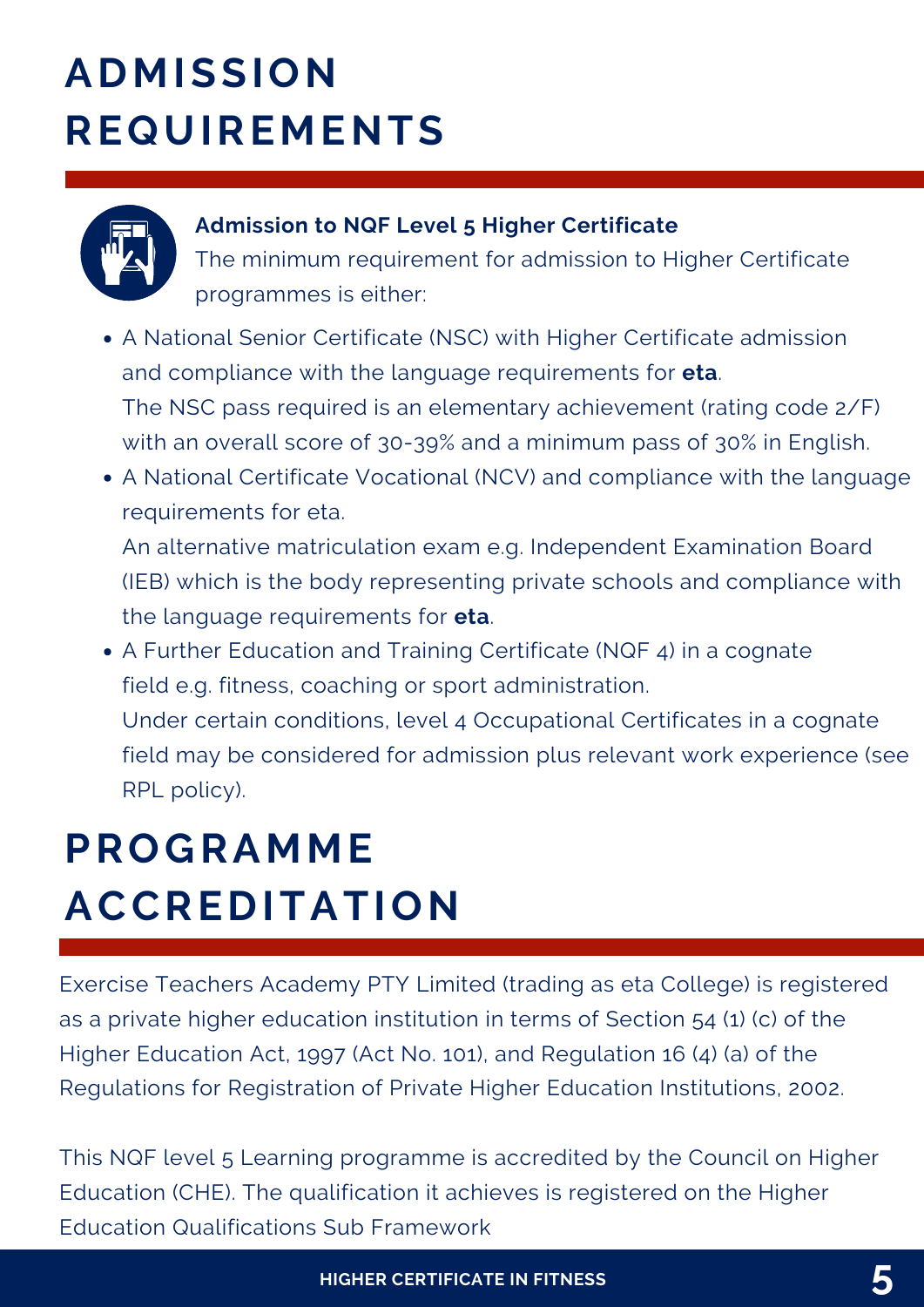# **RECOGNITION OF PRIOR LEARNING (RPL)**



RPL emerges from a global demand to increase access to higher education. RPL policies encourage providers to develop systems that enable the recognition of learning, allowing previously disadvantaged people, for whatever reason, to be able to access to a learning pathway in higher education. The RPL driving force is social justice and fairness, so no-one should be barred from higher education. At eta College, RPL can enable access to a qualification that allows you to work in the fastgrowing sport and fitness sector, where competent employees are critical for the growth of the profession (Skills Development Act, 1998, Skills Development Amendment Act, 2008).

There are different types of RPL, which includes the following

- RPL for Access process which is specifically designed for those students who have not been able to meet the minimum requirements for access.
- If you have prior formal learning in credit-bearing modules or a completed qualification, it is possible for such credits to be recognised and for you to be exempt from learning you have already completed.
- If you are someone of advanced standing and did not complete a Matric (NSC) or your results were not sufficient to access higher education in the past, your work and life experience may enable you to access to higher learning now.
- If you have relevant and recent work experience that matches the learning in the qualification you want, it is possible for your knowledge and skills to be recognised and to access a higher education pathway. You may even be exempt from some modules if your work experience has given you the right level of knowledge and skills.

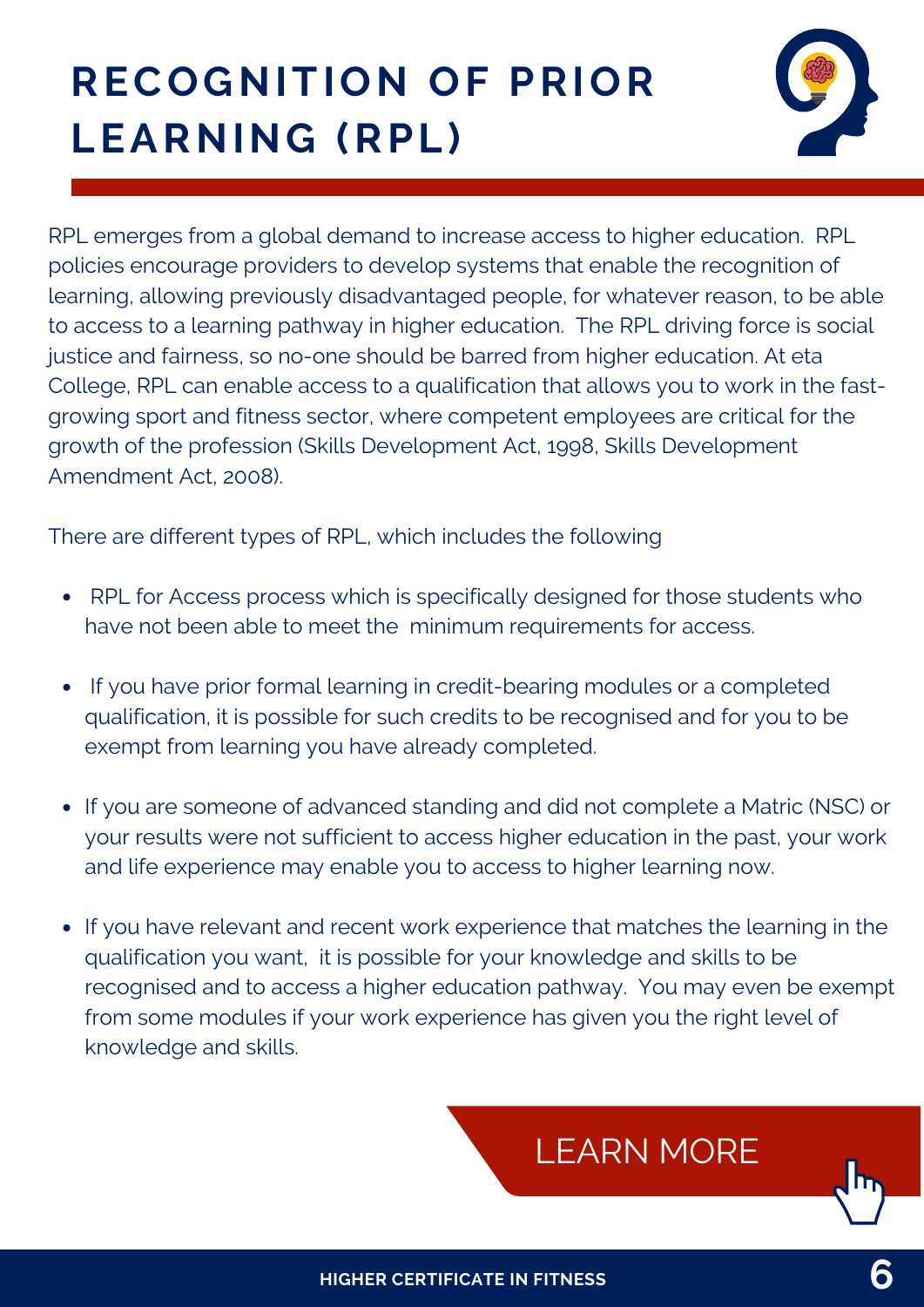# **HOW WILL THIS QUALIFICATION HELP YOU DIFFERENTIATE YOURSELF?**



You are passionate about fitness and want to work in the fitness industry. You love learning about health and fitness and want to help others.



You are a physical education teacher and want to learn more about current science to enhance your own exercise knowledge.



You work in the leisure, hotel or spa sector, running fitness classes or recreation activities for guests and want to have a qualification.

### **AFTER COMPLETING THIS PROGRAMME YOU'LL BE CONFIDENT IN YOUR ABILITY TO:**

- Operate professionally in a fitness environment, in consideration of safety and risk factors.
- Provide risk screening, assessment and fitness testing.
- Design and conduct exercise programmes.
- Lead and instruct safe and effective exercise sessions or routines for individuals and groups.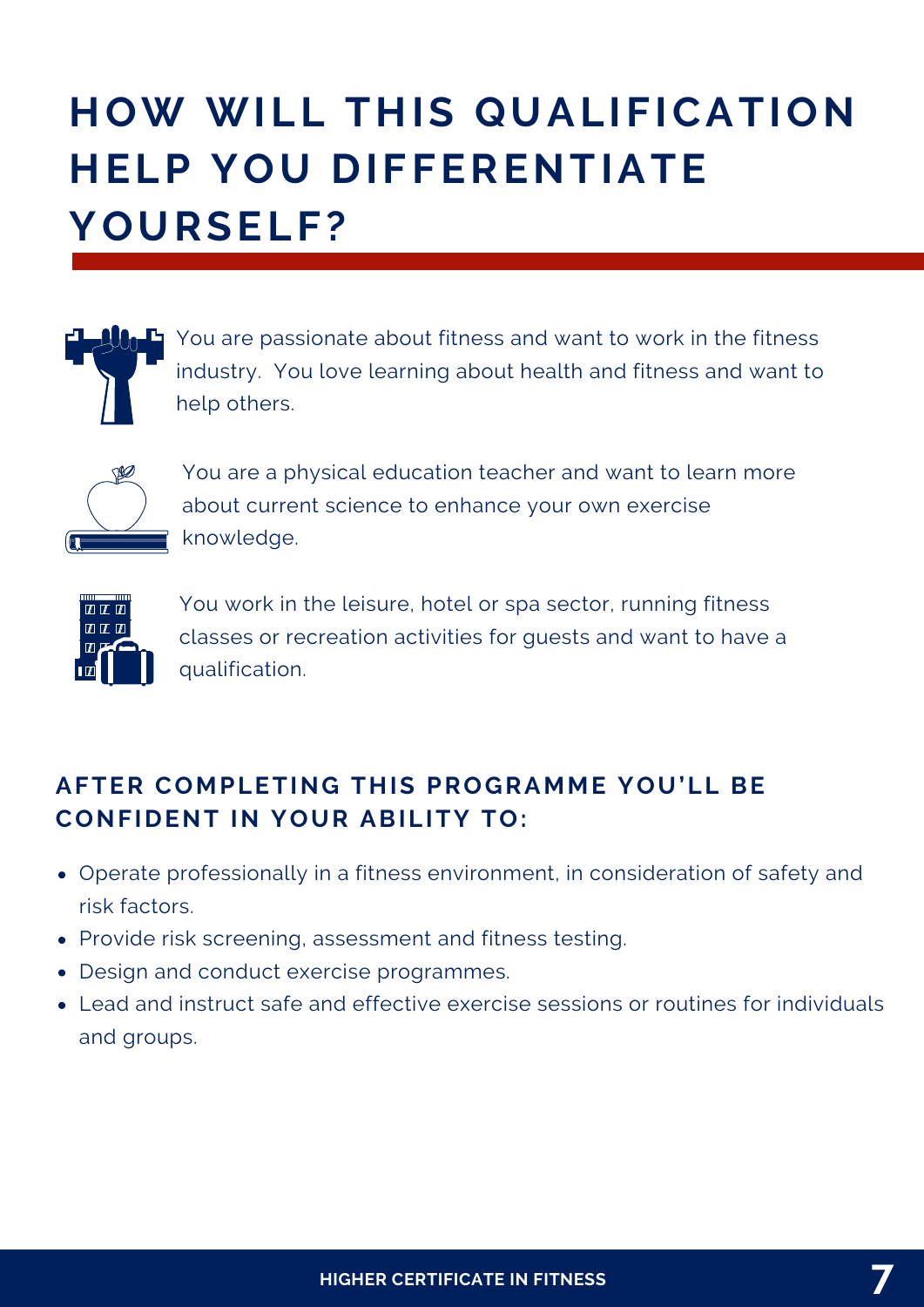### **WHAT WILL YOU LEARN ON THIS PROGRAMME?**

Find out more about what you will learn as you progress through the **four courses** of this programme:

### **COURSE 1** SPORT AND EXERCISE SCIENCE

**Kinesiology** (Applied anatomy, Biomechanics) **Exercise Science** (Exercise Physiology, Training Principles and Methods) **Nutrition Principles** (Nutrition principles) **Screening and Assessment** (Screening, Testing) **Exercise Programme Design** (Exercise Programme design)

#### **COURSE 2** HEALTH, SAFETY AND SPECIAL NEEDS

**Special Needs in Fitness** (Special needs and disabilities, Principles of coaching disabled) **Health and Safety in Sport and Exercise** (Safety and risk, HIV & Aids)

#### **COURSE 3** COACHING,TEACHING AND INSTRUCTION IN SRF

**Instructing Exercise to Individuals and Groups** (Instructing Groups, Instructing Individuals) **Professional Communication** (Professional communication) **Health Promotion** (Motivation, Lifestyle & wellness)

### **COURSE 4** BUSINESS AND MANAGEMENT STUDIES

**Entrepreneurship & Fitness Business Management** (Entrepreneurship, Management Principles)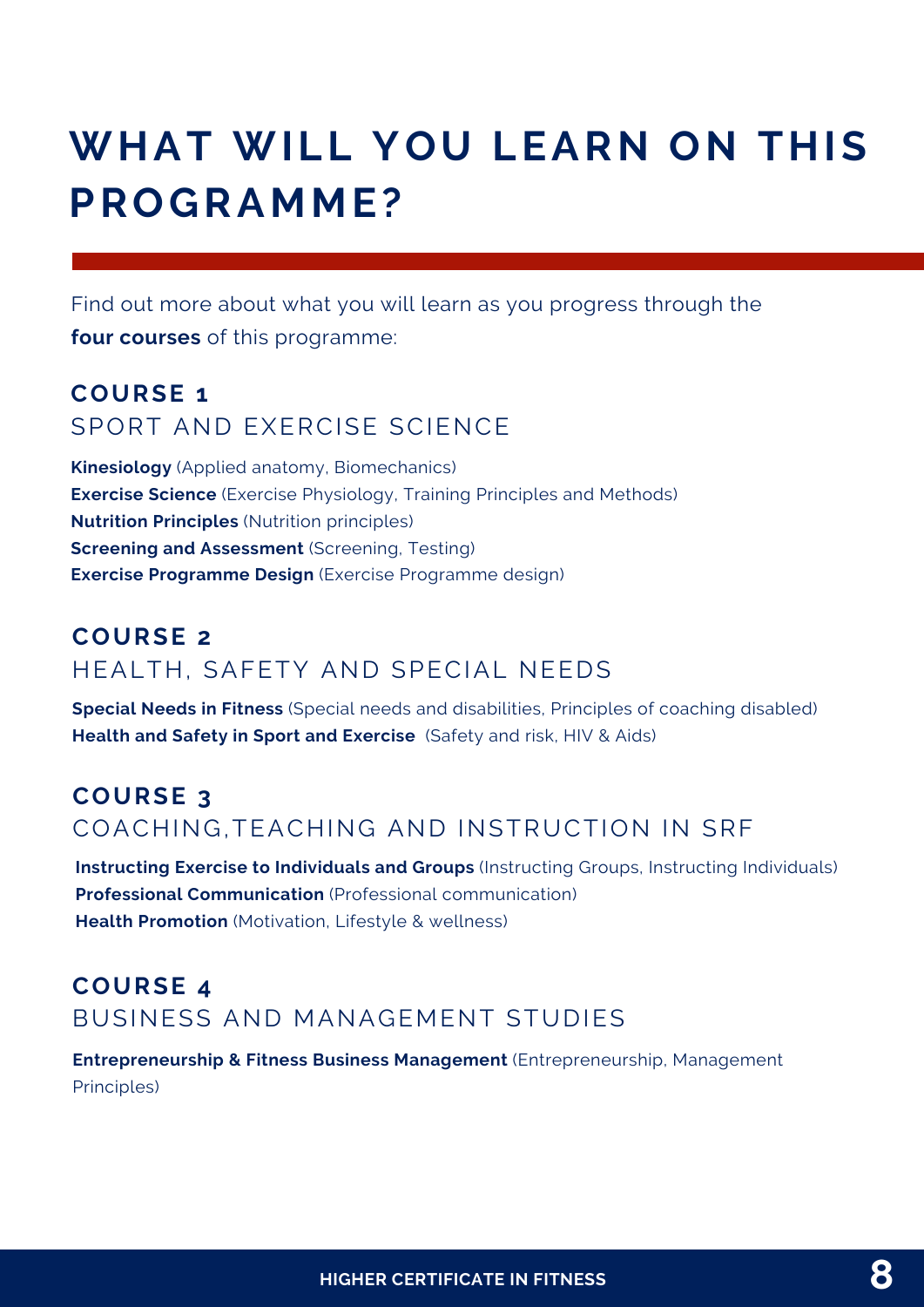# **WHY STUDY AT A CAMPUS?**

- Qualified lecturers
- Scheduled sessions
- Exposure to industry professionals through the campus
- Technologically mediated teaching
- Superior facilities
- Opportunity to make friends
- Guided practical sessions
- Resource centre
- In class feedback
- Attend a graduation
- Access to eta Connect (Learner Management System)
- Access to e-library (eBooks, journals, articles and so much more)
- Access to Office 365 account
- Industry ready when qualified

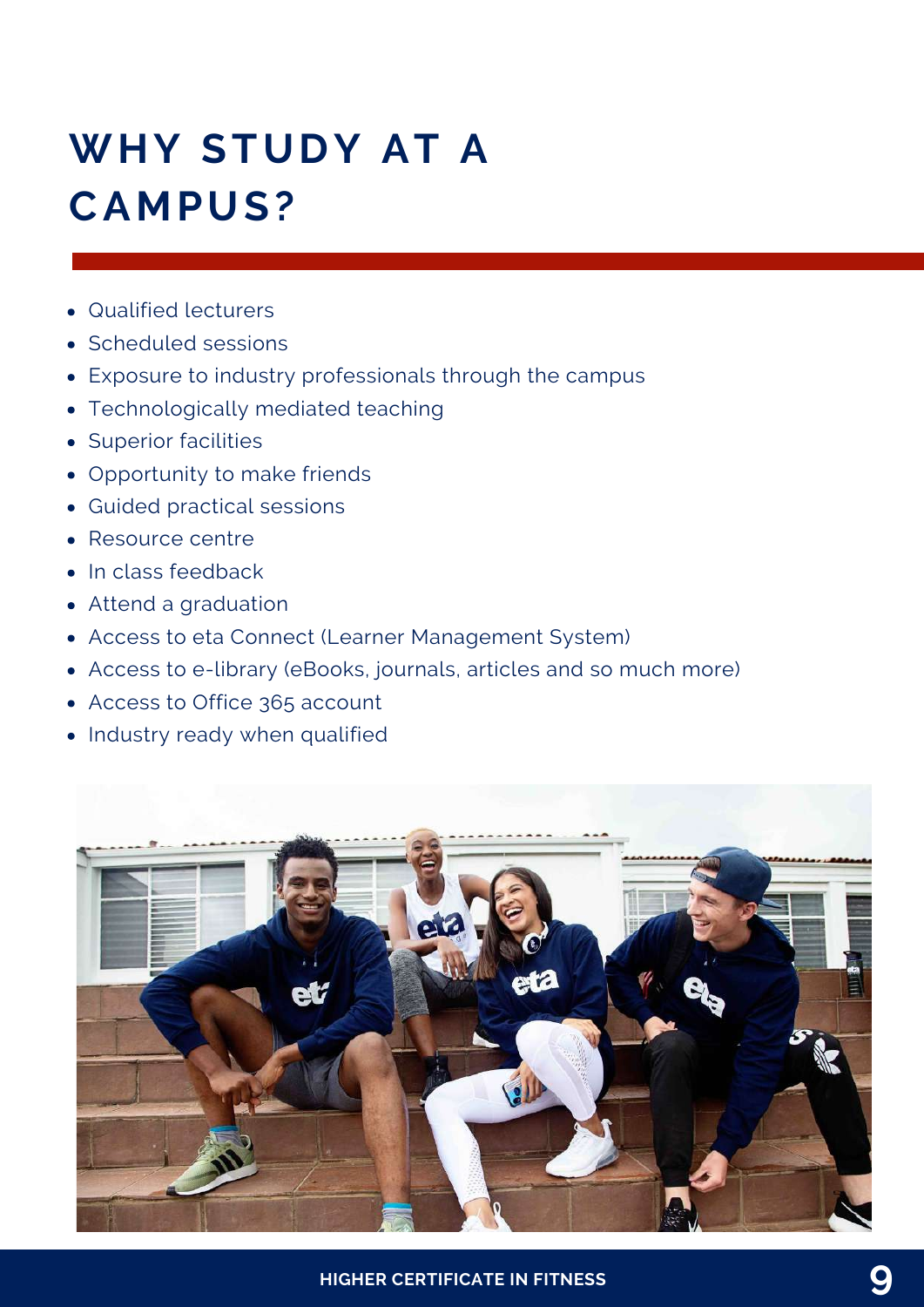### **WHAT CAREER CAN I GO INTO ONCE I AM QUALIFIED?**

The programme allows you entry into the health and fitness industry.

- Personal Trainer
- Corporate Wellness Consultant
- Group Exercise Instructor

#### **PROFESSIONAL DESIGNATION WITH REPSSA:**

Personal Trainer

#### **WHO WILL HIRE ME?**

- Private companies to head up their private/corporate gyms
- Self employment as a business owner and entrepreuneur
- Fitness facilities large gyms and fitness facilities as personal trainers/floor instructors or group exercise instructors

### **THIS SOUNDS PERFECT FOR MY CAREER**

I'M READY TO [REGISTER](https://www.etacollege.com/admissions/online-applications/)